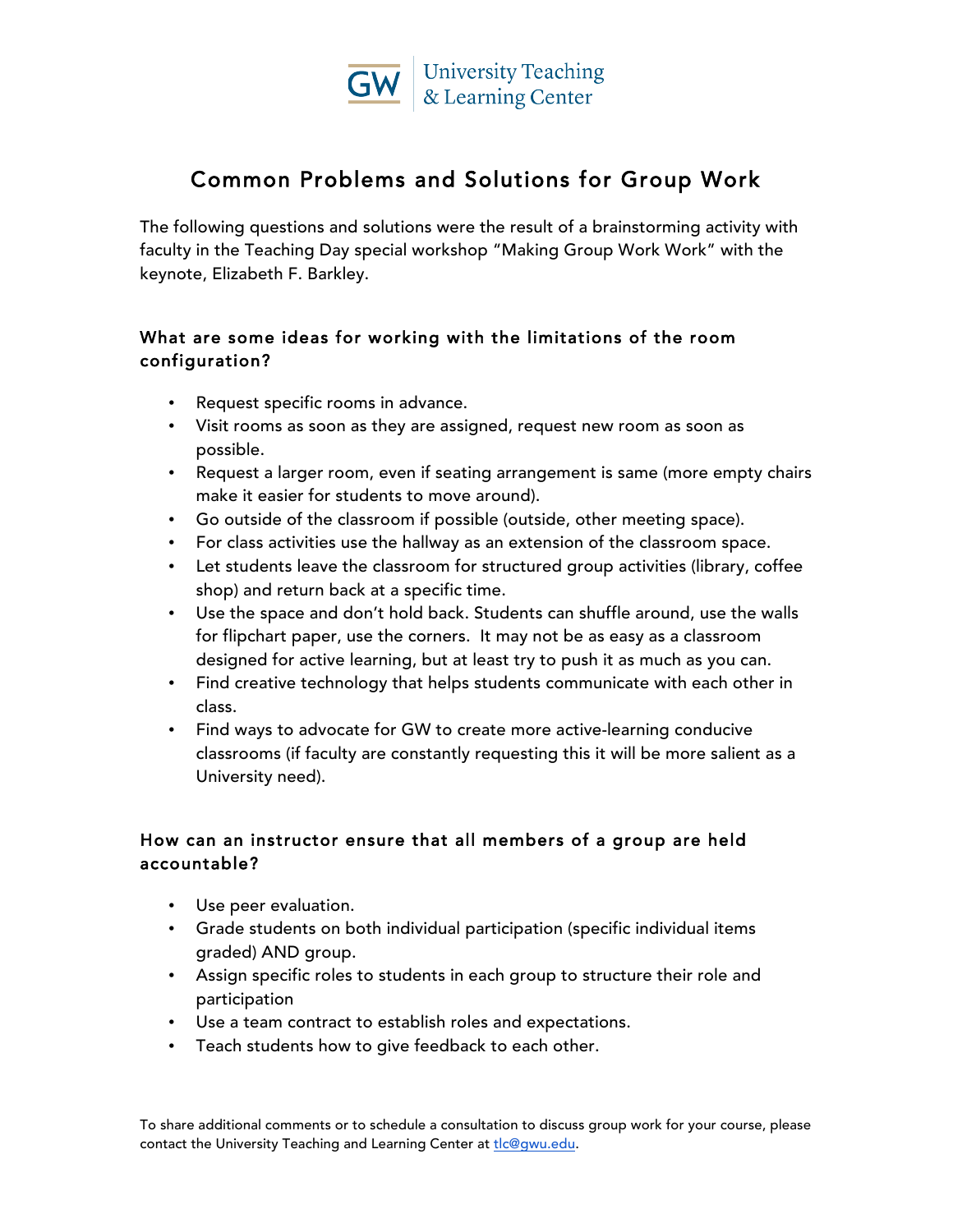

### How do you solve the issue of teams finishing at different rates?

- Once two groups are finished have them review each other's work.
- Design group work to err on the side of having too much to complete, end earlier and discuss unfinished tasks as a whole class.
- Design activities to have prompts "if you have finished this part I'd like you to discuss the following….if not you can continue with the first section".
- Instructor reviews groups once completed, perhaps adds probing questions for them to continue to deepen learning on the activity.

### How do you resolve differences in technical ability related to mastering the necessary technologies to achieve the class goals of collaborative learning?

- Create short video tutorials for students and/or find and post tutorials that already exist from that software's help desk (possibly on Lynda.com).
- Create instructional guides to walk students through the assignment step-bystep.
- Have students work in pairs with intention to varying tech-savviness.
- Allow students to choose from different formats to submit their assignment.
- Allow a "test-run" of the tool practice in class together first.
- Offer an extra training session for students who may need help learning the tool(s).
- Include samples of final project(s) to help clarify expectations for the final product.

## How do you deal with students who struggle to communicate well with their peers?

- Use "think, pair, share" with emphasis on adequate time for thinking.
- Assign roles specifically the editor and facilitator role can help with the flow of communication.
- Let group members choose their own role in the group.
- Choose teams purposefully to spread strong communicators across teams OR to group them together so that they do not dominate other groups.
- Provide multiple formats for students to communicate throughout the project.
- Grade individual contributions as well as group overall.
- Provide campus resources such as the Writing Center to students who need extra support, as well as encouraging them to come and speak with you if they are having personal challenges with the group work.

To share additional comments or to schedule a consultation to discuss group work for your course, please contact the University Teaching and Learning Center at tlc@gwu.edu.